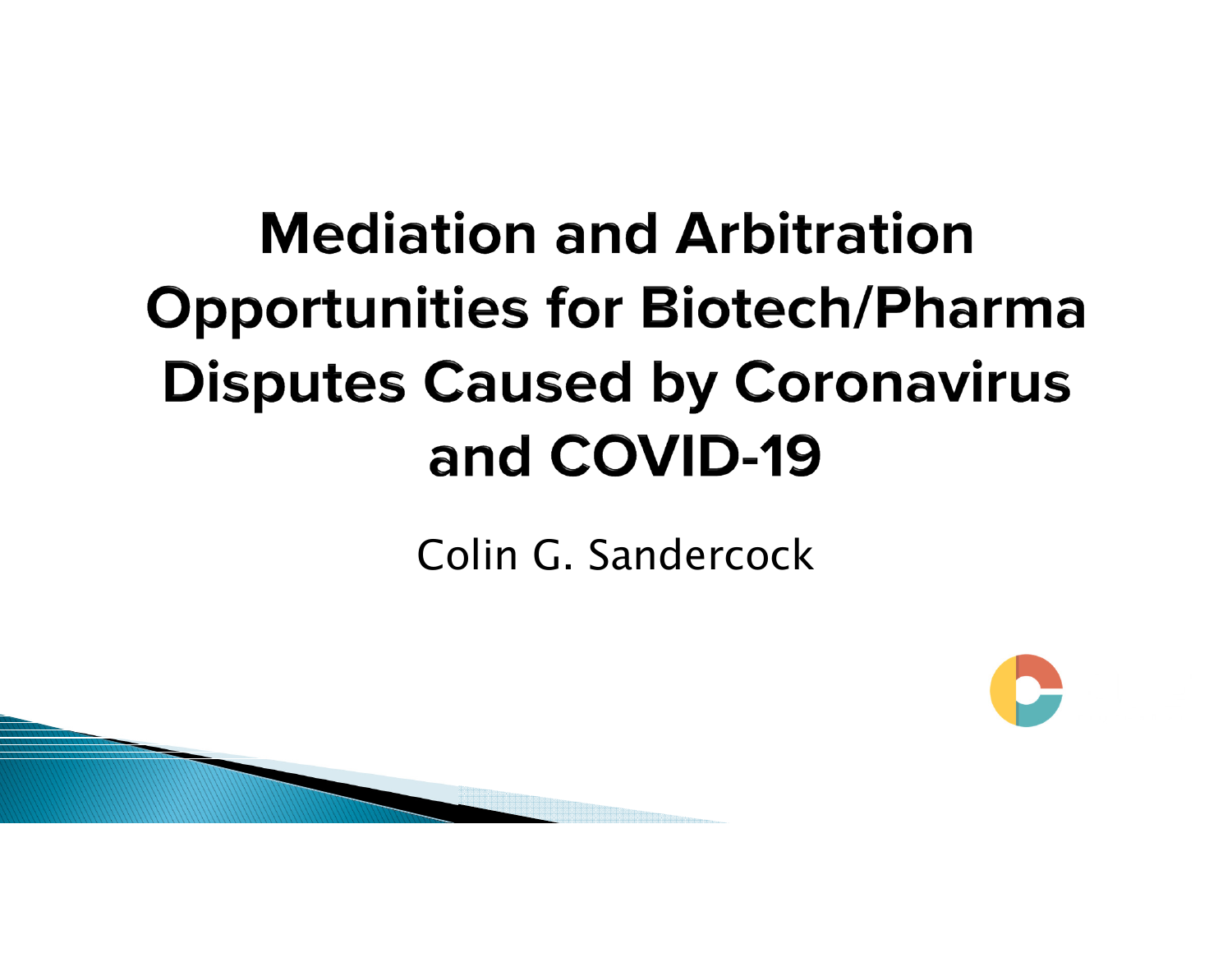## **Biotech/Pharma Disputes Relating to COVID-19**

- $\blacktriangleright$  Most biotech/pharma disputes created by the COVID-19 pandemic will not involve patents; rather, most disputes will involve general business disruption caused by the non-performance of contractual obligations
- $\blacktriangleright$  Preserving/accessing capital at a reasonable cost is especially critical for biotechs, which depend on meeting projected timelines to satisfy investors
- $\blacktriangleright$  Problems can arise for pharma and biotech companies because such companies:
	- $\,^{\circ}\,$  depend heavily on networks of suppliers and vendors, many of whom also are being disrupted by the pandemic; and
	- $\,^{\circ}\,$  are susceptible to disruption of general day-to-day R&D resulting from (i) employee absences, and (ii) "shelter-in-place", "social distancing" and other government orders that reduce the numbers of employees in labs and on-site
- ▶ Disruptions can delay timelines and impair capital access at reasonable cost

 $\odot$  Colin G. Sandercock  $_35$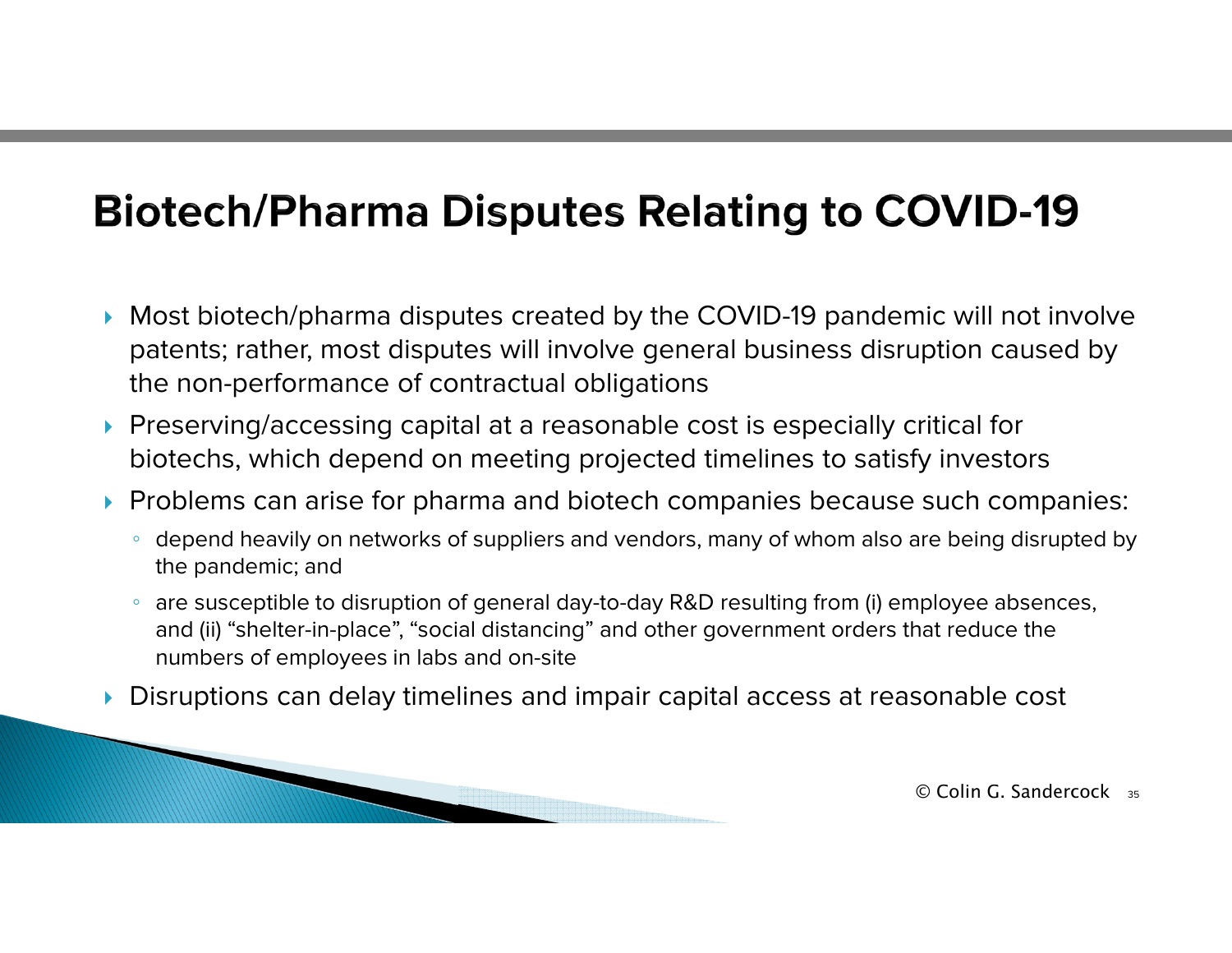# **Potential Types of Biotech/Pharma Disputes**

#### **Reasonable prospects for ADR**

- $\,^{\circ}\,$  Failures to fully or partially perform contractual obligations
	- **Applicability of force majeure clauses in existing agreements**
- Applicability of coverage under insurance contracts
- $\,^{\circ}\,$  Payment of rents and mortgages if premises are unavailable or have limited availability because of a state/local government order
- Disruption and delays in clinical trials
	- Obligation to continue payments to institutions under CTAs when a trial is suspended
- Employment litigation

#### **Unlikely prospects for ADR**

- Activist investor litigation
- $\circ$  Shareholder suits relating to corporate action/inaction due to COVID-19 (including securities filings)



© Colin G. Sandercock <sup>36</sup>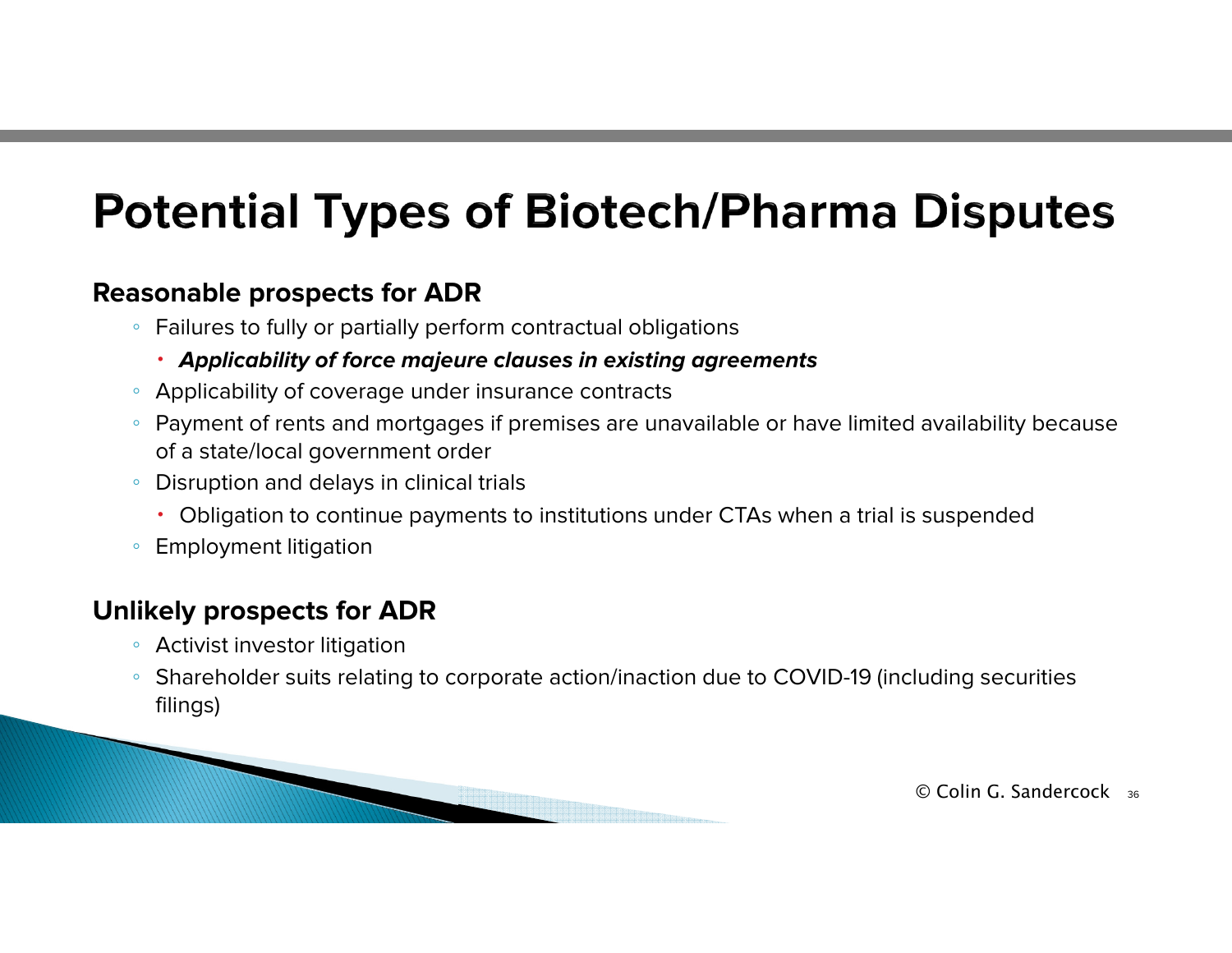# **Applicability and Operation of Force Majeure Clauses**

- $\blacktriangleright$  Generally describe events beyond the reasonable control of one or both parties that can excuse performance of a contractual obligation
	- $\, \circ \,$  Generally list natural events such as acts of God, floods, fires, earthquakes, hurricanes, etc., and human events such as acts of war, civil strife, riots, labor strikes, gov't order, etc.
	- Key to applicability may be, e.g., whether performance is hindered by the COVID-19 pandemic or a governmental order
- $\blacktriangleright$  Language typically varies significantly from contract to contract
- $\blacktriangleright$  Enforcement varies country-to-country, and from state-to-state in the US
	- $\,^{\circ}\,$  Force majeure not typically implied under US law or English law, but generally incorporated into the civil codes of civil law jurisdictions
- General requirements:
	- Event was not reasonably foreseeable, and party's non-performance could not have been avoided through reasonable advance efforts
	- Performance must be impossible; not just merely more burdensome

© Colin G. Sandercock 37